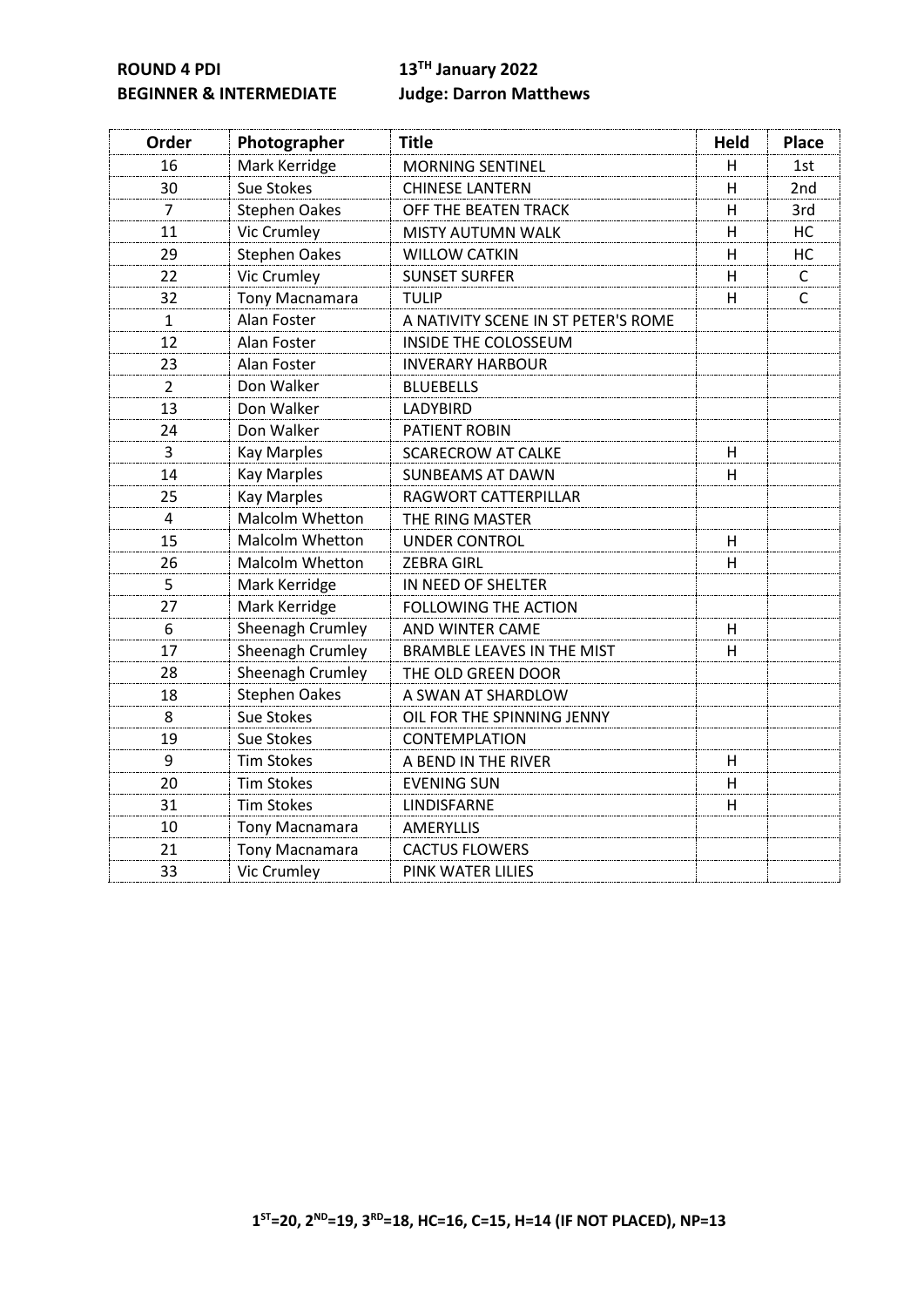# **ROUND 4 PDI 13th January 2022 ADVANCED Judge: Darron Matthews**

| Order        | Photographer           | <b>Title</b>                  | <b>Held</b> | <b>Place</b>    |
|--------------|------------------------|-------------------------------|-------------|-----------------|
| 14           | Lorraine Hardy         | <b>WHAT LIES BENEATH</b>      | H           | 1st             |
| 21           | Lesley Jane Carruthers | THE PRINCESS & THE PONY       | H           | 2 <sub>nd</sub> |
| 24           | <b>Steve Albutt</b>    | SAND, SEA, YOU AND ME         | H           | 3rd             |
| 4            | Jim Burton             | <b>NEFERTITI</b>              | H           | HC.             |
| 11           | Iain Moore             | LANCASTER JUST JANE           | H           | HC              |
| 20           | Jim Burton             | <b>SILVER LINING</b>          | H           | C               |
| 22           | Lorraine Hardy         | <b>BEFORE THE PERFORMANCE</b> | н           | C               |
| $\mathbf{1}$ | Anne Wilcox            | <b>COOMBE ABBEY</b>           |             |                 |
| 9            | Anne Wilcox            | <b>MONK'S BENCH</b>           |             |                 |
| 17           | Anne Wilcox            | <b>JETTY REMAINS</b>          | н           |                 |
| 2            | Carolyn Whetton        | <b>BROKEN BRIDGE</b>          |             |                 |
| 10           | Carolyn Whetton        | <b>LADY WITH THE MASK</b>     |             |                 |
| 18           | Carolyn Whetton        | <b>GERBERA</b>                |             |                 |
| 3            | Iain Moore             | <b>CANNON FIRE</b>            |             |                 |
| 19           | Iain Moore             | <b>VICTOR UNDERCARRIAGE</b>   | H           |                 |
| 12           | Jim Burton             | HIND AND TWO CALFS            |             |                 |
| 5            | Lesley Jane Carruthers | IN THE TWILIGHT GARDEN        |             |                 |
| 13           | Lesley Jane Carruthers | <b>CANTERBURY CATHEDRAL</b>   |             |                 |
| 6            | Lorraine Hardy         | THE BOTANIST                  |             |                 |
| 7            | Paul Lock              | SPOTTED HYAENA FAMILY         | H           |                 |
| 15           | Paul Lock              | <b>GIANT KINGFISHER</b>       |             |                 |
| 23           | Paul Lock              | <b>LION AND CUBS</b>          |             |                 |
| 8            | <b>Steve Albutt</b>    | <b>BRIDGE 102</b>             |             |                 |
| 16           | <b>Steve Albutt</b>    | <b>VEIW ACROSS THE VALLEY</b> | H           |                 |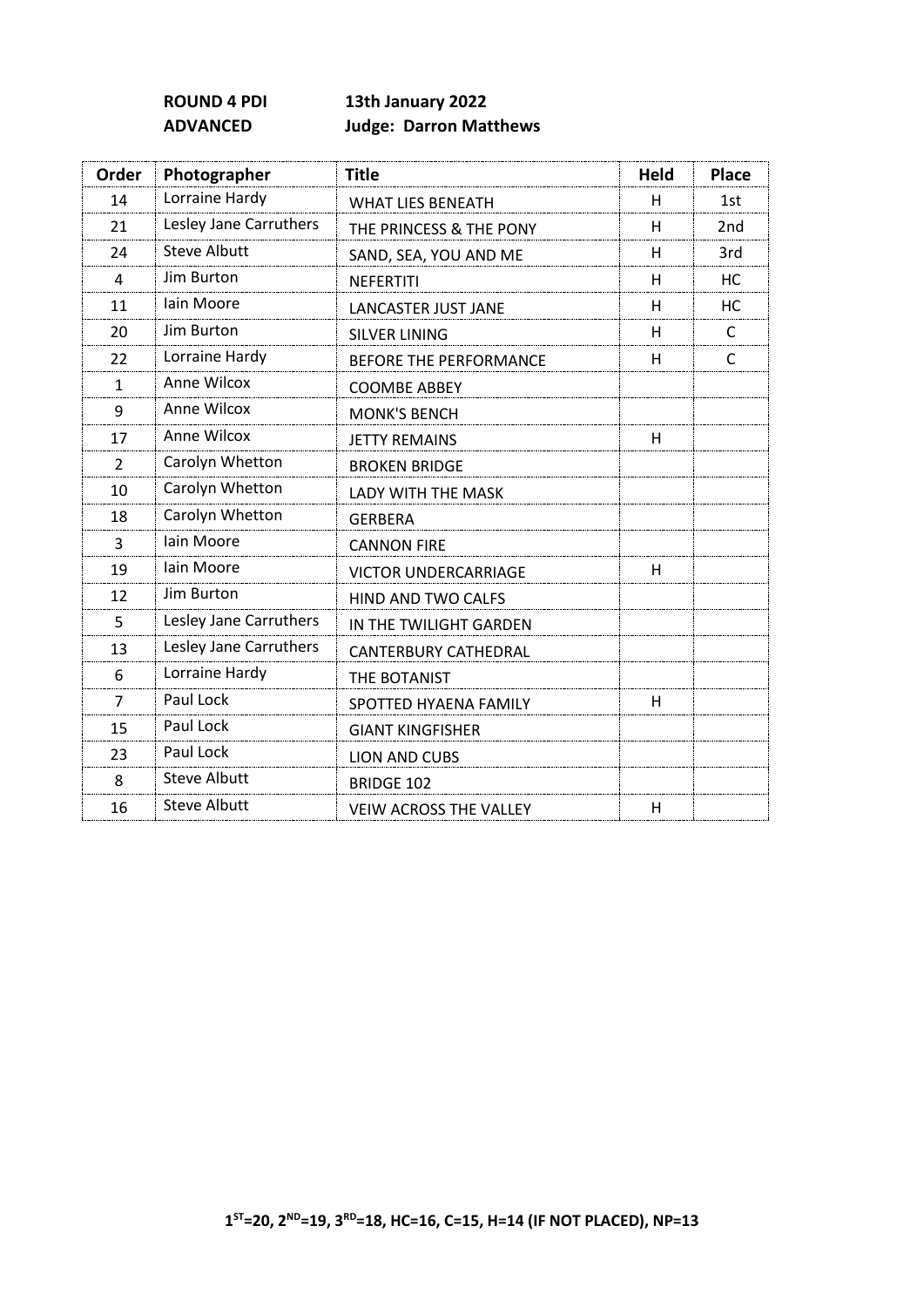**ROUND 5 PDI 17TH February 2022 BEGINNER & INTERMEDIATE Judge: David Gibbins**

| Order          | Photographer           | <b>Title</b>                        | Held | <b>Place</b>    |
|----------------|------------------------|-------------------------------------|------|-----------------|
| 17             | <b>Kay Marples</b>     | Safety Tools At Hand                | н    | $1^{ST}$        |
| 32             | Mark Kerridge          | Solitary                            | H    | 2 <sup>ND</sup> |
| 8              | Sheenagh Crumley       | The Glass Tunnel                    | Н    | 3 <sup>RD</sup> |
| 9              | <b>Stephen Oakes</b>   | Loch Lomond In The Rain             | н    | HC              |
| 36             | Sue Stokes             | Please Let Me Out                   | H    | HC              |
| 3              | karen kreft            | Towards The Light                   | H    | C               |
| 7              | Rob Sample             | Take A Moment To Look At The Empire | H    | C               |
| 19             | Mark Kerridge          | The Old Lifeboat House              | H    | C               |
| 23             | Sue Stokes             | Reach For The Sky                   | н    | C               |
| $\mathbf{1}$   | Alan Foster            | <b>Land Girls Monument</b>          |      |                 |
| 14             | Alan Foster            | <b>Burton Agnes Hall Interior</b>   |      |                 |
| 27             | Alan Foster            | Erosion                             |      |                 |
| $\overline{2}$ | Don Walker             | <b>Feeding Time</b>                 |      |                 |
| 15             | Don Walker             | Let Me Settle                       |      |                 |
| 28             | Don Walker             | Skullduggery                        |      |                 |
| 16             | karen kreft            | A Still Winter Morning              |      |                 |
| 29             | karen kreft            | <b>Norwich Cathedral Cloisters</b>  |      |                 |
| 4              | <b>Kay Marples</b>     | Perfume Dispencer                   |      |                 |
| 30             | <b>Kay Marples</b>     | Speed                               |      |                 |
| 5              | Malcolm Whetton        | Point Linus Lighthouse              | H    |                 |
| 18             | Malcolm Whetton        | Chi Chi                             |      |                 |
| 31             | <b>Malcolm Whetton</b> | Ellie                               |      |                 |
| 6              | Mark Kerridge          | At The Gate                         | H    |                 |
| 20             | Rob Sample             | Bridge In The Park                  |      |                 |
| 33             | Rob Sample             | Misty Winter Walk                   |      |                 |
| 21             | Sheenagh Crumley       | Knotted                             |      |                 |
| 34             | Sheenagh Crumley       | Shade In The Sun                    |      |                 |
| 22             | <b>Stephen Oakes</b>   | Moth Orchid                         |      |                 |
| 35             | <b>Stephen Oakes</b>   | Morning Mist At Croxden Abbey       | н    |                 |
| 10             | Sue Stokes             | The Workshop                        |      |                 |
| 11             | Tim Stokes             | Canal Bridge                        |      |                 |
| 24             | <b>Tim Stokes</b>      | You Cant Buy These In Ikea          | Н    |                 |
| 37             | <b>Tim Stokes</b>      | Log By The Pond                     | н    |                 |
| 12             | Tony Macnamara         | Wintry Whitby Abbey                 |      |                 |
| 25             | <b>Tony Macnamara</b>  | Whitby Abbey                        |      |                 |
| 38             | Tony Macnamara         | <b>Frosty Evening</b>               |      |                 |
| 13             | Vic Crumley            | New Lanark                          |      |                 |
| 26             | Vic Crumley            | <b>Fine Tuning</b>                  |      |                 |
| 39             | Vic Crumley            | Last Chance Saloon                  |      |                 |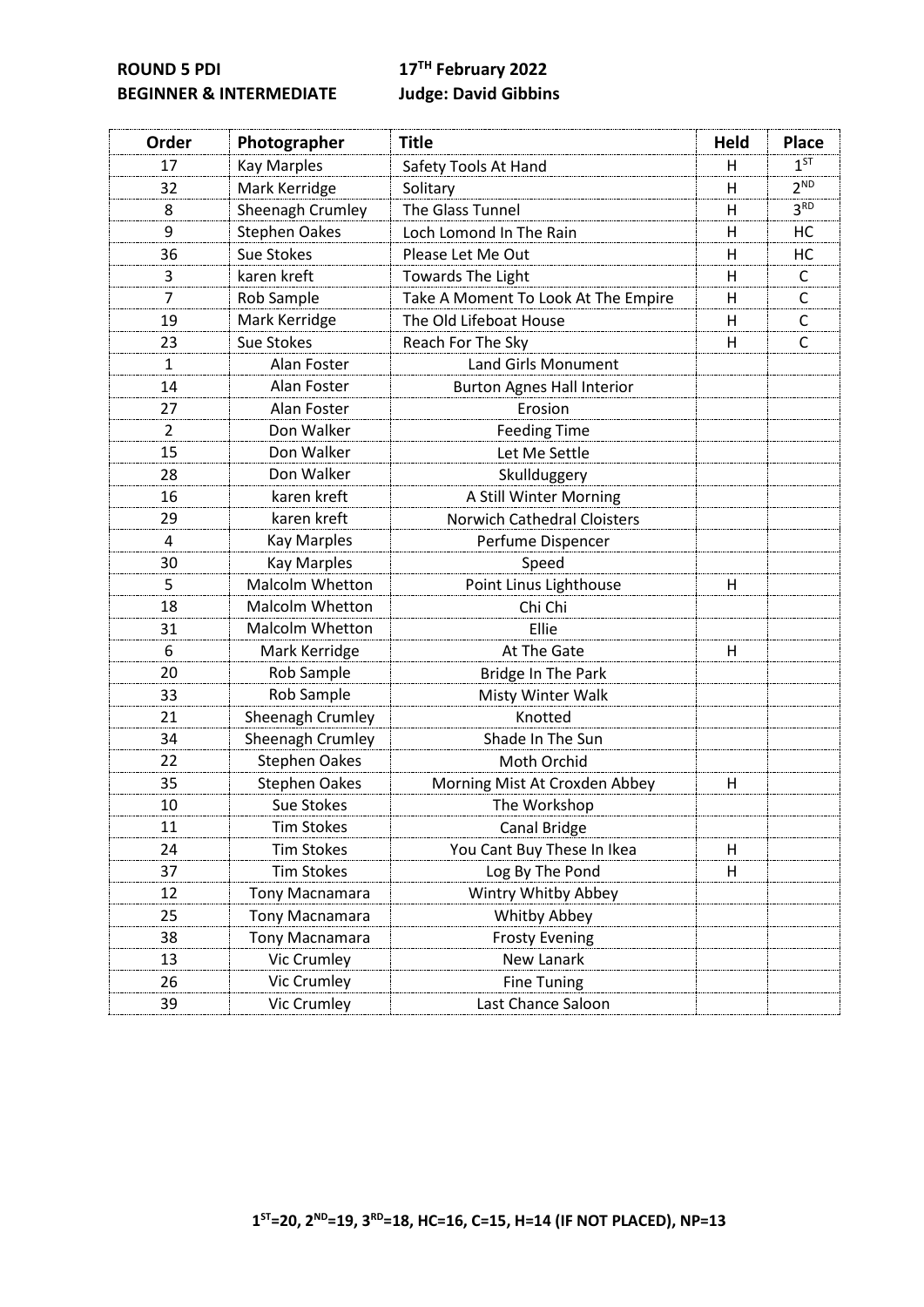# **ROUND 5 PDI 17th February 2022 ADVANCED Judge: David Gibbins**

| Order        | Photographer           | <b>Title</b>                | <b>Held</b>  | <b>Place</b>    |
|--------------|------------------------|-----------------------------|--------------|-----------------|
| 24           | Lorraine Hardy         | The Puppet                  | н            | 1 <sup>ST</sup> |
| 15           | Lorraine Hardy         | Save Me                     | н            | 2 <sup>ND</sup> |
| 11           | Carolyn Whetton        | Reflections Of A Ballerina  | н            | 3 <sup>RD</sup> |
| 3            | Iain Moore             | Lord Of The Manor           | н            | HC              |
| 12           | Iain Moore             | The Axe Man                 | н            | HC              |
| 2            | Carolyn Whetton        | The Botanist                | н            | C               |
| 8            | Paul Lock              | Cattle Drover               | H            | C               |
| 9            | <b>Steve Albutt</b>    | <b>Quiet Reflection</b>     | н            | C               |
| 22           | Jim Burton             | The Rat Catcher             | н            | C               |
| 27           | <b>Steve Albutt</b>    | Done Roamin                 | H            | C               |
| $\mathbf{1}$ | Anne Wilcox            | <b>Two Deck Chairs</b>      |              |                 |
| 10           | Anne Wilcox            | <b>Flying Gormley</b>       |              |                 |
| 19           | Anne Wilcox            | The Road To Penmon          |              |                 |
| 20           | Carolyn Whetton        | <b>Girl Power</b>           |              |                 |
| 21           | lain Moore             | The Short Sunderland        |              |                 |
| 4            | Jim Burton             | Just A Girl And Her Horse   |              |                 |
| 13           | Jim Burton             | The Gardener                |              |                 |
| 5            | Lesley Jane Carruthers | The Stranger                | H            |                 |
| 14           | Lesley Jane Carruthers | Yosemite                    |              |                 |
| 23           | Lesley Jane Carruthers | Adam                        | н            |                 |
| 6            | Lorraine Hardy         | Strength                    | Н            |                 |
| 7            | <b>Michael Mutimer</b> | Early Snow In The Highlands |              |                 |
| 16           | Michael Mutimer        | Old Clock Repairer          |              |                 |
| 25           | Michael Mutimer        | Northumberland Lighthouse   | н            |                 |
| 17           | Paul Lock              | Cheetah Alert               | $\mathsf{H}$ |                 |
| 26           | Paul Lock              | Long-Tailed Cormorant       |              |                 |
| 18           | <b>Steve Albutt</b>    | Beach House, Snetisham      |              |                 |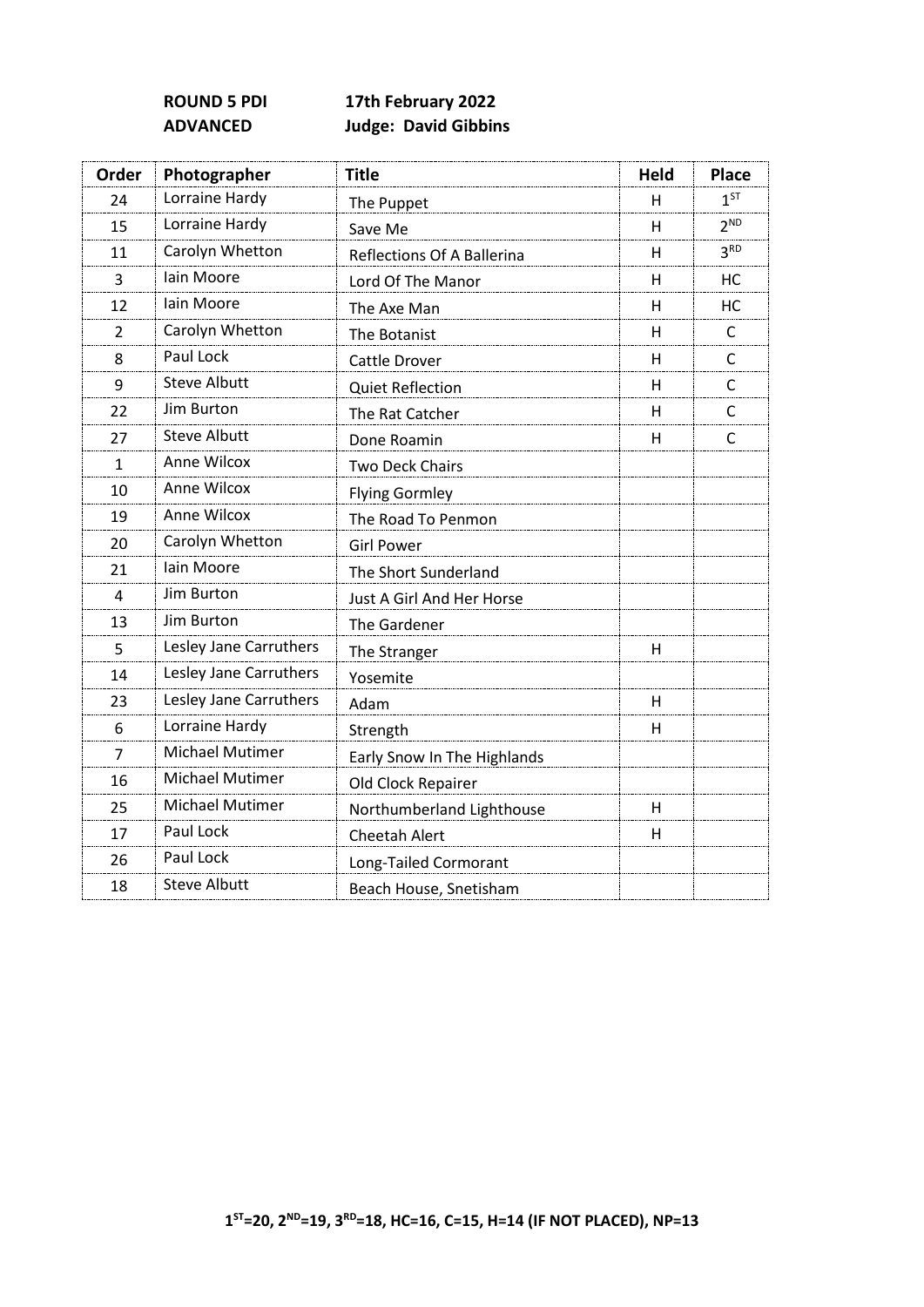| 2021-2022 R6 Pdis Beginner And Intermediate |                                                |                        |       |  |  |
|---------------------------------------------|------------------------------------------------|------------------------|-------|--|--|
|                                             | Held on 24 March 2022 Judged by John Cartlidge |                        |       |  |  |
|                                             | Seq Title                                      | OrigName               | Award |  |  |
|                                             | 15 Sunrise Over the North Sea                  | Mark Kerridge          | 1st   |  |  |
|                                             | 27 Ratcliffe                                   | <b>Stephen Oakes</b>   | 2nd   |  |  |
|                                             | 3 Gathering Necter                             | <b>Kay Marples</b>     | 3rd   |  |  |
|                                             | 6 Crossing Over                                | Sheenagh Crumley       | HC    |  |  |
|                                             | 7 Seeds                                        | <b>Stephen Oakes</b>   | HC    |  |  |
|                                             | 24 South Stack Lighthouse                      | Malcolm Whetton        | Comm. |  |  |
|                                             | 25 Modern Muse                                 | Mark Kerridge          | Comm. |  |  |
|                                             | 17 On Cannock Chase                            | <b>Stephen Oakes</b>   | Comm. |  |  |
| 5                                           | <b>Emotional Kaleidoscope</b>                  | Mark Kerridge          | Comm. |  |  |
|                                             | 1 You can't have Him, this is my Ram           | Alan Foster            |       |  |  |
|                                             | 11 Modern Passengers Waiting for the Train     | Alan Foster            |       |  |  |
|                                             | 21 A 2017 Button Hole                          | Alan Foster            |       |  |  |
|                                             | 2 An Old Man enjoying the sunshine             | karen kreft            |       |  |  |
|                                             | 12 A very rude hare                            | karen kreft            |       |  |  |
|                                             | 22 Icelandic Lupins                            | karen kreft            |       |  |  |
|                                             | 13 Tropical Joy                                | <b>Kay Marples</b>     |       |  |  |
|                                             | 23 Explosion of Greens                         | <b>Kay Marples</b>     |       |  |  |
|                                             | 4 Escapee                                      | Malcolm Whetton        |       |  |  |
|                                             | 14 The bride                                   | <b>Malcolm Whetton</b> |       |  |  |
|                                             | 16 Ullswater                                   | Sheenagh Crumley       |       |  |  |
|                                             | 26 Reach for the Sky                           | Sheenagh Crumley       |       |  |  |
|                                             | 8 Buds of the Lime tree                        | <b>Sue Stokes</b>      |       |  |  |
|                                             | 18 View of Warksworth Castle                   | <b>Sue Stokes</b>      |       |  |  |
|                                             | 28 The cooling towers at Willington            | Sue Stokes             |       |  |  |
|                                             | 9 Norwich Cathedral on a sunny day             | <b>Tim Stokes</b>      |       |  |  |
|                                             | 19 Down to the sea                             | <b>Tim Stokes</b>      |       |  |  |
|                                             | 29 The cloisters                               | <b>Tim Stokes</b>      |       |  |  |
|                                             | 10 DB Farrier Work                             | Tony Macnamara         |       |  |  |
|                                             | 20 DB Storm Brewing                            | Tony Macnamara         |       |  |  |
|                                             | 30 DB Yellow Rose                              | Tony Macnamara         |       |  |  |